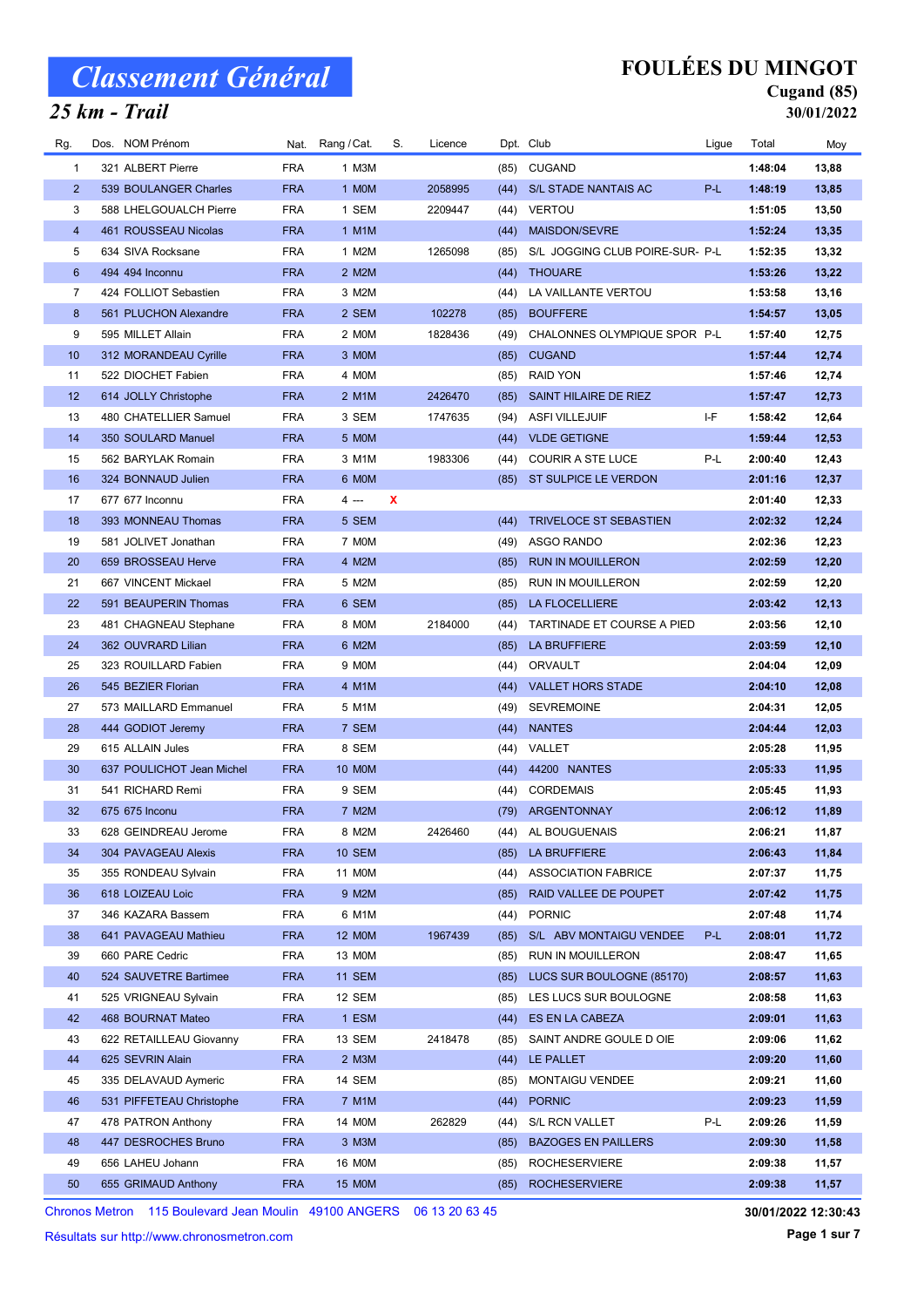### 25 km - Trail

## FOULÉES DU MINGOT

#### Cugand (85) 30/01/2022

| Rg. | Dos. NOM Prénom                             | Nat.       | Rang / Cat.   | S. | Licence |      | Dpt. Club                      | Ligue | Total   | Moy   |
|-----|---------------------------------------------|------------|---------------|----|---------|------|--------------------------------|-------|---------|-------|
| 51  | 602 BESNIER Damien                          | <b>FRA</b> | 8 M1M         |    |         | (49) | <b>SAINT PIERRE MONTLIMART</b> |       | 2:09:40 | 11,57 |
| 52  | 544 LE LAY Ludovic                          | <b>FRA</b> | 15 SEM        |    |         | (49) | LT LOIRE NATURE                |       | 2:10:05 | 11,53 |
| 53  | 477 BAUDRY Loic                             | <b>FRA</b> | 10 M2M        |    | 1970756 | (49) | <b>ENTENTE DES MAUGES*</b>     | P-L   | 2:10:12 | 11,52 |
| 54  | 546 PACREAU Yoann                           | <b>FRA</b> | 17 M0M        |    | 2185281 | (49) | LA TESSOUALLE                  |       | 2:10:17 | 11,51 |
| 55  | 308 BREGAINT Guillaume                      | <b>FRA</b> | 9 M1M         |    |         | (44) | <b>RUNNING MAINE</b>           |       | 2:10:33 | 11,49 |
| 56  | 551 MAUDET Marion                           | <b>FRA</b> | 1 MOF         | -F |         | (85) | LA ROCHE SUR YON               |       | 2:11:00 | 11,45 |
| 57  | 372 NOZAY Christophe                        | <b>FRA</b> | 4 M3M         |    |         | (44) | SAINT SEBASTIEN SUR LOIRE      |       | 2:11:00 | 11,45 |
| 58  | 516 ANGIBERT Jerome                         | <b>FRA</b> | 10 M1M        |    | 1466377 | (49) | <b>ENTENTE DES MAUGES*</b>     | P-L   | 2:11:03 | 11,45 |
| 59  | 388 MARTIN Sebastien                        | <b>FRA</b> | 11 M2M        |    |         | (44) | SNLS44                         |       | 2:11:38 | 11,40 |
| 60  | 505 MORINEAU Axel                           | <b>FRA</b> | 16 SEM        |    |         | (85) | <b>ESSAR TRACE</b>             |       | 2:11:45 | 11,39 |
| 61  | 311 VINET Eric                              | <b>FRA</b> | 11 M1M        |    |         | (85) | <b>LA BRUFFIERE</b>            |       | 2:11:48 | 11,38 |
| 62  | 630 DESBOIS Florent                         | <b>FRA</b> | 5 M3M         |    |         | (44) | <b>VALLET HORS STADE</b>       |       | 2:12:11 | 11,35 |
| 63  | 419 SIMON Tony                              | <b>FRA</b> | 17 SEM        |    |         | (44) | <b>ASSOCIATION FABRICE</b>     |       | 2:12:12 | 11,35 |
| 64  | 552 GERGAUD Vincent                         | <b>FRA</b> | 12 M2M        |    |         | (49) | <b>VINGT CENT TEAM</b>         |       | 2:12:19 | 11,34 |
| 65  | 601 ROY Dimitri                             | <b>FRA</b> | 13 M2M        |    |         | (44) | <b>BOUSSAY (44190)</b>         |       | 2:13:15 | 11,26 |
| 66  | 617 ROPERT Antoine                          | <b>FRA</b> | 1 M4M         |    | 1464667 | (44) | S/L STADE NANTAIS AC           | P-L   | 2:13:28 | 11,24 |
| 67  | 426 TUFFREAU Gael                           | <b>FRA</b> | 12 M1M        |    | 1773825 | (44) | S/L ETOILE DE CLISSON          | P-L   | 2:13:36 | 11,23 |
| 68  | 556 TESSIER Sebastien                       | <b>FRA</b> | 13 M1M        |    |         | (85) | <b>ESSAR TRACE</b>             |       | 2:13:41 | 11,22 |
| 69  | 407 GUICHETEAU Gregory                      | <b>FRA</b> | 14 M2M        |    |         | (44) | <b>OUDON</b>                   |       | 2:13:56 | 11,20 |
| 70  | 586 MEUNIER Philippe                        | <b>FRA</b> | 15 M2M        |    |         | (85) | <b>BOUFFERE</b>                |       | 2:14:02 | 11,19 |
| 71  | 547 THOMAS Victor                           | <b>FRA</b> | 14 M1M        |    | 2174890 | (49) | <b>ENTENTE DES MAUGES*</b>     | P-L   | 2:14:03 | 11,19 |
| 72  | 450 LECHAT Sylvain                          | <b>FRA</b> | 15 M1M        |    | 1650621 | (49) | <b>ENTENTE DES MAUGES*</b>     | P-L   | 2:14:46 | 11,13 |
| 73  | 589 FOURNIER Fabrice                        | <b>FRA</b> | 16 M2M        |    | 2424638 | (44) | <b>GORGES</b>                  |       | 2:14:50 | 11,12 |
| 74  | 569 MONNEAU Thierry                         | <b>FRA</b> | 2 M4M         |    |         | (44) | <b>SEMITAN</b>                 |       | 2:14:54 | 11,12 |
| 75  | 578 DANIEL Mickael                          | <b>FRA</b> | 17 M2M        |    |         | (85) | LA ROCHE SUR YON               |       | 2:15:06 | 11,10 |
| 76  | 409 HERVOUET Vincent                        | <b>FRA</b> | 18 SEM        |    |         | (85) | <b>BEAR IS BACK</b>            |       | 2:15:11 | 11,10 |
| 77  | 474 CHARRIER Thierry                        | <b>FRA</b> | 6 M3M         |    | 1425248 | (85) | S/L ABV LA BOISSIERE           | P-L   | 2:15:14 | 11,09 |
| 78  | 415 HAMARD Baptiste                         | <b>FRA</b> | 19 SEM        |    |         | (85) | <b>CUGAND</b>                  |       | 2:15:16 | 11,09 |
| 79  | 325 BABONNEAU David                         | <b>FRA</b> | 18 M2M        |    |         | (44) | TRI CLUB CLISSONNAIS           |       | 2:15:46 | 11,05 |
| 80  | 665 GUERINEAU Christophe                    | <b>FRA</b> | 18 M0M        |    |         | (85) | <b>RCP</b>                     |       | 2:15:59 | 11,03 |
| 81  | 652 BOUVIER Sebastien                       | <b>FRA</b> | 16 M1M        |    |         | (44) | SAINT LUMINE DE CLISSON        |       | 2:16:08 | 11,02 |
| 82  | 479 CHAMPAIN Aurelien                       | <b>FRA</b> | 19 M0M        |    | 2298120 |      | (44) GORGES                    |       | 2:16:28 | 10,99 |
| 83  |                                             | <b>FRA</b> |               |    |         |      |                                |       |         | 10,98 |
|     | 670 DUBOIS Matthieu                         |            | 19 M2M        |    |         |      | (85) RUN IN MOUILLERON         |       | 2:16:39 |       |
| 84  | 554 GIRARDEAU Mathieu<br>558 LEGUAY Clement | <b>FRA</b> | 20 MOM        |    |         | (85) | SMCA SAINT MARTIN COURSE A     |       | 2:16:57 | 10,95 |
| 85  |                                             | <b>FRA</b> | <b>20 SEM</b> |    |         | (44) | <b>TREILLIERES</b>             |       | 2:17:00 | 10,95 |
| 86  | 427 MENARD Francois                         | <b>FRA</b> | 17 M1M        |    |         | (49) | <b>RCN</b>                     |       | 2:17:06 | 10,94 |
| 87  | 359 MENANTEAU Chloe<br>489 SACRE Ivanhoe    | <b>FRA</b> | $1$ SEF F     |    |         | (85) | <b>RAPV</b>                    |       | 2:17:12 | 10,93 |
| 88  |                                             | <b>FRA</b> | 18 M1M        |    |         | (44) | <b>GETIGNE</b>                 |       | 2:17:13 | 10,93 |
| 89  | 459 LEVREL Cedric                           | <b>FRA</b> | 20 M2M        |    |         | (44) | SAINTE LUCE SUR LOIRE          |       | 2:17:20 | 10,92 |
| 90  | 654 GUYON Florian                           | <b>FRA</b> | 21 SEM        |    |         | (44) | SAINT HILAIRE DE CLISSON       |       | 2:17:45 | 10,89 |
| 91  | 616 LHERIAU Jeremy                          | <b>FRA</b> | 19 M1M        |    |         | (85) | CAP POUR LA VIE                |       | 2:17:49 | 10,88 |
| 92  | 332 COINDET Cedric                          | <b>FRA</b> | 20 M1M        |    |         | (44) | <b>ASSOCIATION FABRICE</b>     |       | 2:18:01 | 10,87 |
| 93  | 338 CHAILLOU Thierry                        | <b>FRA</b> | 21 M2M        |    | 1862320 | (85) | S/L ABV MONTAIGU VENDEE        | P-L   | 2:18:03 | 10,87 |
| 94  | 508 FAVROU Arnaud                           | <b>FRA</b> | 21 M1M        |    | 2359672 | (85) | <b>BAZOGES EN PAILLERS</b>     |       | 2:18:46 | 10,81 |
| 95  | 511 DURET Jerome                            | <b>FRA</b> | 22 M1M        |    |         | (44) | <b>BOUSSAY</b>                 |       | 2:18:46 | 10,81 |
| 96  | 391 BRETAUDEAU Francois                     | <b>FRA</b> | 21 M0M        |    |         | (44) | <b>CLISSON</b>                 |       | 2:19:07 | 10,78 |
| 97  | 403 GUERIN Cyrille                          | <b>FRA</b> | 22 M2M        |    |         | (35) | <b>MIL PATTES VITRE</b>        |       | 2:19:29 | 10,75 |
| 98  | 453 MALARY Yvonnick                         | <b>FRA</b> | 7 M3M         |    | 358826  | (44) | 44190 CLISSON                  |       | 2:19:34 | 10,75 |
| 99  | 496 GIRAUDEAU David                         | <b>FRA</b> | 22 MOM        |    | 2277225 | (85) | MORTAGNE SUR SEVRE             |       | 2:19:55 | 10,72 |
| 100 | 410 GUERIN Laurent                          | <b>FRA</b> | 23 M1M        |    |         | (85) | LES ESSARTS EN BOCAGE          |       | 2:19:59 | 10,72 |

Chronos Metron 115 Boulevard Jean Moulin 49100 ANGERS 06 13 20 63 45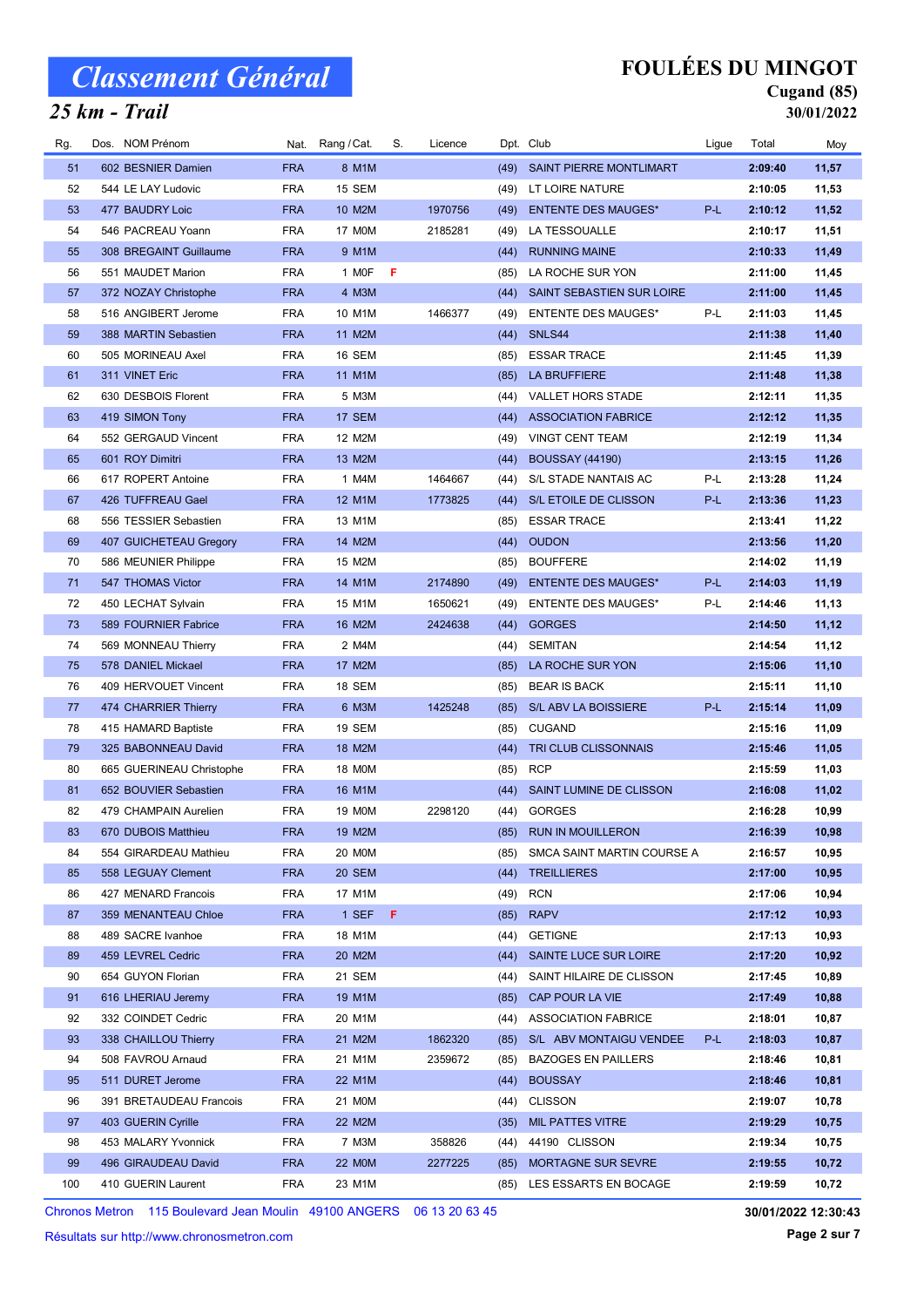### 25 km - Trail

## FOULÉES DU MINGOT

#### Cugand (85) 30/01/2022

| Rg. | Dos. NOM Prénom                |            | Nat. Rang / Cat.   | S.  | Licence |      | Dpt. Club                     | Ligue | Total   | Moy   |
|-----|--------------------------------|------------|--------------------|-----|---------|------|-------------------------------|-------|---------|-------|
| 101 | 455 FOURNIER Ludovic           | <b>FRA</b> | 23 MOM             |     |         | (85) | CAP POUR LA VIE               |       | 2:20:02 | 10,71 |
| 102 | 529 MOREAU Joel                | <b>FRA</b> | 8 M3M              |     |         | (85) | RAID VALLEE DE POUPET         |       | 2:20:09 | 10,70 |
| 103 | 599 MORINIERE Jean Marc        | <b>FRA</b> | 1 M5M              |     | 483159  | (49) | <b>ENTENTE DES MAUGES*</b>    | P-L   | 2:20:35 | 10,67 |
| 104 | 467 MARTIN Claire              | <b>FRA</b> | 1 M1F              | -F  | 1544008 | (44) | S/L ETOILE DE CLISSON         | P-L   | 2:20:51 | 10,65 |
| 105 | 398 CASSIN Vincent             | <b>FRA</b> | 22 SEM             |     |         | (49) | <b>BEGROLLES EN MAUGES</b>    |       | 2:20:59 | 10,64 |
| 106 | 334 CHEVALIER Ghislain         | <b>FRA</b> | 24 M1M             |     |         | (44) | <b>CORSEPT</b>                |       | 2:21:13 | 10,62 |
| 107 | 353 BARBEAU Gerard             | <b>FRA</b> | 2 M <sub>5</sub> M |     |         | (44) | SAINT SEBASTIEN SUR LOIRE     |       | 2:21:32 | 10,60 |
| 108 | 636 COLAS Olivier              | <b>FRA</b> | 23 M2M             |     |         | (85) | <b>MONTAIGU VENDEE</b>        |       | 2:21:37 | 10,59 |
| 109 | 638 JOURDAIN Guillaume         | <b>FRA</b> | 25 M1M             |     |         | (85) | <b>RAPV</b>                   |       | 2:21:51 | 10,58 |
| 110 | 639 JOURDAIN Sandrine          | <b>FRA</b> | 2 M1F              | - F |         | (85) | <b>RAPV</b>                   |       | 2:21:51 | 10,57 |
| 111 | 381 SARPEDON Innocent Mickael  | <b>FRA</b> | 24 M2M             |     |         | (44) | <b>GORGES</b>                 |       | 2:21:52 | 10,57 |
| 112 | 564 QUELLEUX David             | <b>FRA</b> | 24 M0M             |     |         | (85) | <b>MONTAIGU VENDEE</b>        |       | 2:21:54 | 10,57 |
| 113 | 315 MORTEAU Cedric             | <b>FRA</b> | 26 M1M             |     |         | (44) | <b>CLISSON</b>                |       | 2:22:03 | 10,56 |
| 114 | 580 LAMBERT Cedric             | <b>FRA</b> | 27 M1M             |     | 2360019 | (79) | LOUBLANDE                     |       | 2:22:35 | 10,52 |
| 115 | 462 PASQUIER Guillaume         | <b>FRA</b> | <b>25 MOM</b>      |     |         | (44) | <b>VALLET HORS STADE</b>      |       | 2:22:49 | 10,50 |
| 116 | 348 BROCHARD Vincent           | <b>FRA</b> | 23 SEM             |     |         | (85) | <b>BOUFFERE</b>               |       | 2:23:05 | 10,48 |
| 117 | 344 LEBRETON THOMERE Cleme FRA |            | 24 SEM             |     |         | (44) | SAINT HILAIRE DE CLISSON      |       | 2:23:35 | 10,45 |
| 118 | 336 BOUDET Fabien              | <b>FRA</b> | 26 M0M             |     |         | (49) | LES TRAILEURS D ELITRES       |       | 2:23:47 | 10,43 |
| 119 | 451 SIMONNEAU Vincent          | <b>FRA</b> | 25 M2M             |     | 1197731 | (44) | METALLO SPORT CHANTENAY N P-L |       | 2:23:55 | 10,42 |
| 120 | 488 MUSSET Pierrick            | <b>FRA</b> | 27 M0M             |     |         | (93) | <b>AUBERVILLIERS</b>          |       | 2:24:03 | 10,41 |
| 121 | 371 MUSSET Yoann               | <b>FRA</b> | 26 M2M             |     | 2173696 | (85) | S/L ABV MONTAIGU VENDEE       | P-L   | 2:24:03 | 10,41 |
| 122 | 449 GENDREAU Guillaume         | <b>FRA</b> | 28 M1M             |     |         | (44) | <b>SOCOTEC</b>                |       | 2:24:04 | 10,41 |
| 123 | 431 RIVIERE Sebastien          | <b>FRA</b> | 27 M2M             |     |         | (44) | SAINT SEBASTIEN SUR LOIRE     |       | 2:24:14 | 10,40 |
| 124 | 542 CHAUVEAU Genica            | <b>FRA</b> | 29 M1M             |     |         | (85) | <b>GFIT WELLNESS</b>          |       | 2:24:16 | 10,40 |
| 125 | 445 TEILLANT Samuel            | <b>FRA</b> | 28 M2M             |     |         |      | (44) VERTOU                   |       | 2:24:58 | 10,35 |
| 126 | 597 BOUSSARD Baptiste          | <b>FRA</b> | 28 M0M             |     |         | (44) | LA HAIE FOUASSIERE            |       | 2:25:05 | 10,34 |
| 127 | 443 DEBYSER Benoit             | <b>FRA</b> | 30 M1M             |     |         | (44) | <b>SAINT NAZAIRE</b>          |       | 2:25:08 | 10,34 |
| 128 | 527 BARREAU Sebastien          | <b>FRA</b> | 9 M3M              |     |         | (44) | NANTES                        |       | 2:25:15 | 10,33 |
| 129 | 306 MUSSEAU Patrice            | <b>FRA</b> | 29 M2M             |     |         | (44) | <b>ASSOCIATION FABRICE</b>    |       | 2:25:53 | 10,28 |
| 130 | 301 SIMON Perrine              | <b>FRA</b> | 2 SEF              | -F  |         | (44) | NANTES                        |       | 2:26:02 | 10,27 |
| 131 | 557 BRUSSEAU Pascal            | <b>FRA</b> | 10 M3M             |     |         | (85) | SAINT MARTIN COURSE AVENTU    |       | 2:26:04 | 10,27 |
| 132 | 560 PARNET Sebastien           | <b>FRA</b> | 30 M2M             |     |         | (44) | <b>RAID DES GENETS</b>        |       | 2:26:25 | 10,24 |
| 133 | 577 FICHET Simon               | <b>FRA</b> | <b>29 MOM</b>      |     |         |      | (85) LES COUREURS DU DIMANCHE |       | 2:26:38 | 10,23 |
| 134 | 390 DRAPEAU Adrien             | <b>FRA</b> | 30 MOM             |     |         | (49) | LA ROMAGNE                    |       | 2:26:52 | 10,21 |
| 135 | 535 BONNEAU Pierre Yves        | <b>FRA</b> | 25 SEM             |     |         | (85) | <b>MONTAIGU</b>               |       | 2:27:15 | 10,19 |
| 136 | 513 LE HELLEIX Stephane        | <b>FRA</b> | 11 M3M             |     | T238715 | (91) | <b>DRAVEIL</b>                |       | 2:27:46 | 10,15 |
| 137 | 570 BROCHET Francois           | <b>FRA</b> | 3 M4M              |     | 1254783 | (44) | AS BOUGUENAIS-REZE            | P-L   | 2:27:48 | 10,15 |
| 138 | 438 MUSSET Guillaume           | <b>FRA</b> | 31 M1M             |     |         | (44) | <b>MAISDON SUR SEVRE</b>      |       | 2:28:11 | 10,12 |
| 139 | 530 COUTO Tony                 | <b>FRA</b> | 32 M1M             |     | 2173744 | (85) | S/L ABV MONTAIGU VENDEE       | P-L   | 2:28:39 | 10,09 |
| 140 | 454 BARRETEAU David            | <b>FRA</b> | 31 M2M             |     | 2071303 | (85) | S/L ABV MONTAIGU VENDEE       | P-L   | 2:28:40 | 10,09 |
| 141 | 486 TRICOIRE Fabrice           | <b>FRA</b> | 32 M2M             |     |         | (85) | <b>MEO</b>                    |       | 2:28:47 | 10,08 |
| 142 | 413 CHAUVAT Damien             | <b>FRA</b> | 33 M2M             |     |         | (49) | <b>BEAUPREAU</b>              |       | 2:29:01 | 10,07 |
| 143 | 606 THUAUD Nicolas             | <b>FRA</b> | 31 MOM             |     |         | (44) | <b>MAISDON SUR SEVRE</b>      |       | 2:29:06 | 10,06 |
| 144 | 512 MARTINEAU Thierry          | <b>FRA</b> | 33 M1M             |     | 2340078 | (85) | <b>BAZOGES EN PAILLERS</b>    |       | 2:29:07 | 10,06 |
| 145 | 504 BAUDRY Benoit              | <b>FRA</b> | <b>26 SEM</b>      |     |         | (85) | <b>RUN FOR BEERS</b>          |       | 2:29:07 | 10,06 |
| 146 | 640 DELORDRE NIEL Elodie       | <b>FRA</b> | 3 SEF              | -F  | 495146  | (85) | S/L ABV MONTAIGU VENDEE       | P-L   | 2:29:11 | 10,06 |
| 147 | 673 MOREAU Romain              | <b>FRA</b> | 32 M0M             |     | 2176507 | (85) | S/L ABV MONTAIGU VENDEE       | P-L   | 2:29:11 | 10,05 |
| 148 | 526 VIGNEAU Jeremy             | <b>FRA</b> | 33 M0M             |     |         | (49) | LE FIEF SAUVIN                |       | 2:29:18 | 10,05 |
| 149 | 657 GASC Bastien               | <b>FRA</b> | 34 M1M             |     |         | (44) | LA HAIE FOUASSIERE            |       | 2:29:34 | 10,03 |
| 150 | 623 VIDAL Matthias             | <b>FRA</b> | 35 M1M             |     |         | (44) | LA HAYE FOUASSIERE            |       | 2:29:35 | 10,03 |

Chronos Metron 115 Boulevard Jean Moulin 49100 ANGERS 06 13 20 63 45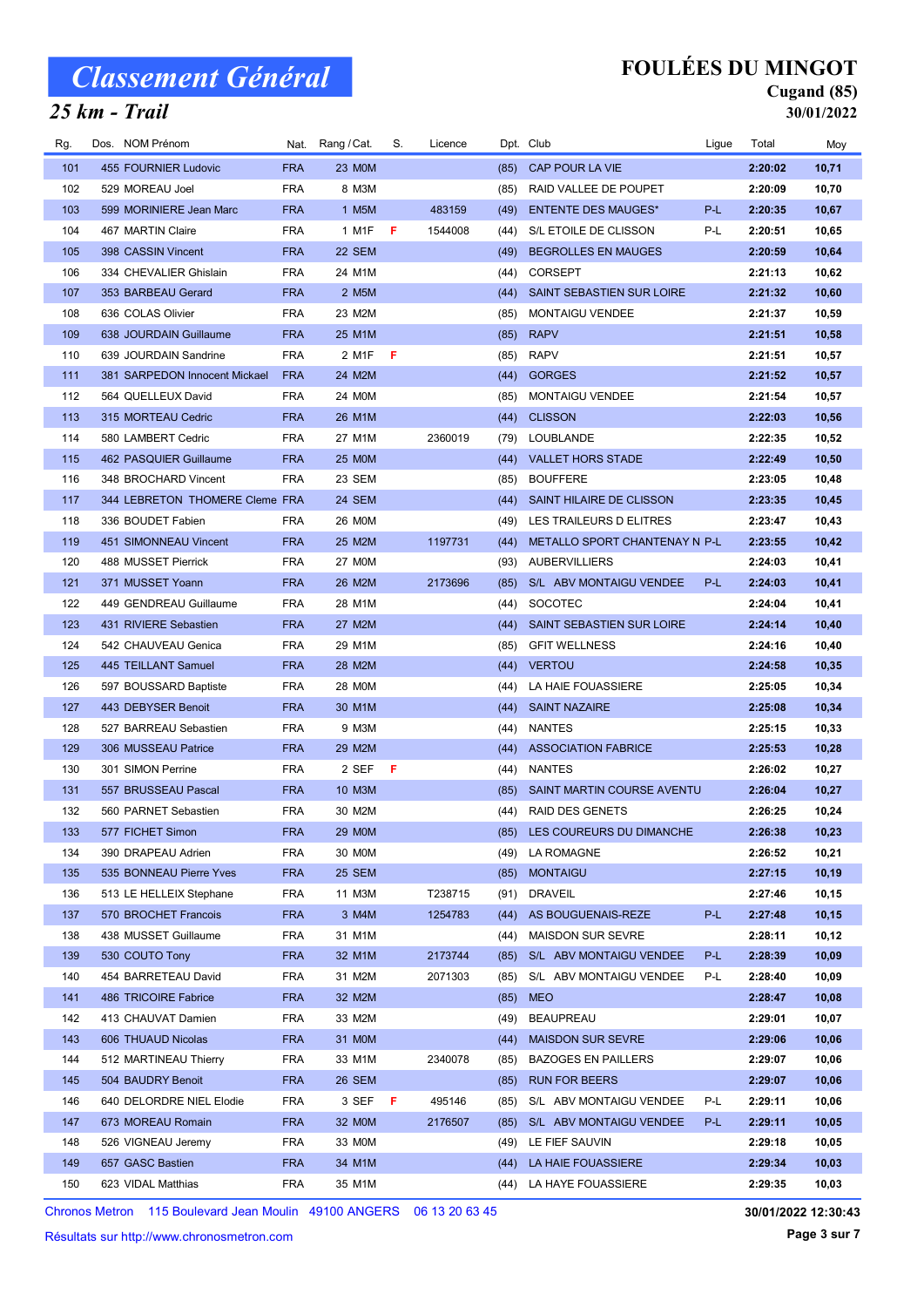### 25 km - Trail

## FOULÉES DU MINGOT

#### Cugand (85) 30/01/2022

| Rg. | Dos. NOM Prénom           |            | Nat. Rang / Cat. | S. | Licence |      | Dpt. Club                       | Ligue | Total   | Moy   |
|-----|---------------------------|------------|------------------|----|---------|------|---------------------------------|-------|---------|-------|
| 151 | 375 AVRIL Thierry         | <b>FRA</b> | 34 M2M           |    |         | (44) | <b>ASSOCIATION FABRICE</b>      |       | 2:29:37 | 10,03 |
| 152 | 528 BOUDAUD Anthony       | <b>FRA</b> | 12 M3M           |    |         | (85) | <b>CUGAND</b>                   |       | 2:29:39 | 10,02 |
| 153 | 668 HERBRETEAU Severine   | <b>FRA</b> | 3 M1F            | F. |         | (49) | <b>NUAILLE</b>                  |       | 2:29:40 | 10,02 |
| 154 | 571 PANDOLFO Yorick       | <b>FRA</b> | 34 M0M           |    | 1971925 | (44) | REZE                            |       | 2:29:46 | 10,02 |
| 155 | 363 ARNAUD Christophe     | <b>FRA</b> | 4 M4M            |    |         | (85) | SAINT HILAIRE DE LOULAY         |       | 2:29:48 | 10,01 |
| 156 | 404 GAUTIER Anthony       | <b>FRA</b> | 36 M1M           |    |         | (85) | <b>ROCHESERVIERE</b>            |       | 2:29:51 | 10,01 |
| 157 | 364 MULIARDO Jonathan     | <b>FRA</b> | 37 M1M           |    | 2389889 | (44) | SAINT HILAIRE DE CLISSON        |       | 2:30:00 | 10,00 |
| 158 | 483 FLEURY Tristan        | <b>FRA</b> | 27 SEM           |    |         | (49) | <b>MEO</b>                      |       | 2:30:30 | 9,97  |
| 159 | 574 LEROY Fabien          | <b>FRA</b> | 35 M0M           |    |         | (44) | LE PALLET                       |       | 2:31:00 | 9,93  |
| 160 | 633 FREARD Emmanuelle     | <b>FRA</b> | 1 M3F            | F  | 2173181 | (85) | S/L JOGGING CLUB POIRE-SUR- P-L |       | 2:31:02 | 9,93  |
| 161 | 523 DEFONTAINE Emmanuel   | <b>FRA</b> | 38 M1M           |    |         | (49) | <b>RUNNING STONE</b>            |       | 2:31:16 | 9,92  |
| 162 | 347 DAVID Bernard         | <b>FRA</b> | 3 M5M            |    | 695582  | (44) | S/L ETOILE DE CLISSON           | P-L   | 2:31:51 | 9,88  |
| 163 | 319 DOUILLARD Laurent     | <b>FRA</b> | 35 M2M           |    |         | (44) | TRI CLUB CLISSON                |       | 2:32:10 | 9,86  |
| 164 | 510 SAMSON Francois       | <b>FRA</b> | 36 M0M           |    |         | (49) | RUNNING TRAIL TESSOUALLAIS      |       | 2:32:12 | 9,86  |
| 165 | 612 MARTIN Sebastien      | <b>FRA</b> | 39 M1M           |    |         | (44) | WE RUN IN NANTES                |       | 2:32:23 | 9,84  |
| 166 | 396 BARON Jean Christophe | <b>FRA</b> | 37 M0M           |    |         | (49) | LA ROMAGNE                      |       | 2:32:30 | 9,84  |
| 167 | 565 POISSON Laurent       | <b>FRA</b> | 13 M3M           |    |         | (44) | LES TOQUES DU BITUME            |       | 2:32:46 | 9,82  |
| 168 | 592 LAFARGE Renald        | <b>FRA</b> | 40 M1M           |    |         | (49) | <b>CHOLET</b>                   |       | 2:33:30 | 9,77  |
| 169 | 503 DAVID Simon           | <b>FRA</b> | 38 MOM           |    |         | (85) | <b>RUN FOR BEERS</b>            |       | 2:33:48 | 9,75  |
| 170 | 484 PASCREAU Nicolas      | <b>FRA</b> | 39 MOM           |    |         | (85) | <b>MEO</b>                      |       | 2:33:52 | 9,75  |
| 171 | 584 BARRAUD Marielle      | <b>FRA</b> | 4 M1F            | F. | 2096551 | (49) | <b>ENTENTE DES MAUGES*</b>      | P-L   | 2:33:53 | 9,75  |
| 172 | 534 CHASSELOUP Charline   | <b>FRA</b> | 4 SEF            | -F |         | (85) | <b>MONTAIGU</b>                 |       | 2:34:11 | 9,73  |
| 173 | 555 BELOUIN Alexis        | <b>FRA</b> | <b>28 SEM</b>    |    |         | (49) | OREE D ANJOU                    |       | 2:34:20 | 9,72  |
| 174 | 318 ETOURNEAU Thomas      | <b>FRA</b> | 40 MOM           |    |         | (44) | RUN AND TR HAYE                 |       | 2:34:29 | 9,71  |
| 175 | 537 MARIONNEAU Christophe | <b>FRA</b> | 14 M3M           |    |         | (85) | CAP NATURE BEAULIEU             |       | 2:34:42 | 9,70  |
| 176 | 676 676 Inconnu           | <b>FRA</b> | 29 ---           | x  |         |      |                                 |       | 2:34:53 | 9,69  |
| 177 | 448 LECOMTE Pierre        | <b>FRA</b> | 36 M2M           |    |         | (44) | <b>TRIVELOCE</b>                |       | 2:34:54 | 9,68  |
| 178 | 385 GRIZON Cyril          | <b>FRA</b> | 37 M2M           |    |         | (44) | THOUARE SUR LOIRE               |       | 2:34:54 | 9,68  |
| 179 | 500 ROUX Benjamin         | <b>FRA</b> | <b>30 SEM</b>    |    |         | (44) | <b>CHAUMES EN RETZ</b>          |       | 2:35:00 | 9,68  |
| 180 | 499 BEAUJOUR Julien       | <b>FRA</b> | 31 SEM           |    |         | (44) | SAINT JEAN DE BOISEAU           |       | 2:35:00 | 9,68  |
| 181 | 514 BOUVET Julien         | <b>FRA</b> | 15 M3M           |    |         | (44) | <b>INDRE</b>                    |       | 2:35:02 | 9,68  |
| 182 | 517 MORISSET David        | <b>FRA</b> | 41 M0M           |    |         |      | (44) ORAVULT                    |       | 2:35:03 | 9,67  |
| 183 | 620 BOURBON Bruno         | <b>FRA</b> | 38 M2M           |    |         |      | $(44)$ VHS                      |       | 2:35:07 | 9,67  |
| 184 | 626 MOALIC Gwenael        | <b>FRA</b> | 16 M3M           |    |         | (44) | <b>VHS</b>                      |       | 2:35:10 | 9,67  |
| 185 | 446 LENOUVEL Frederic     | <b>FRA</b> | 41 M1M           |    |         | (44) | <b>LES FURIEUX DU 44</b>        |       | 2:35:21 | 9,66  |
| 186 | 647 BOUCLIER Vincent      | <b>FRA</b> | 17 M3M           |    |         | (85) | <b>MONTAIGU</b>                 |       | 2:35:32 | 9,64  |
| 187 | 460 BARRIER Olivier       | <b>FRA</b> | 42 M1M           |    |         | (44) | SORINIERES CLUB LOISIRS         |       | 2:35:35 | 9,64  |
| 188 | 373 JAUNET Christophe     | <b>FRA</b> | 39 M2M           |    |         | (85) | <b>SMCA</b>                     |       | 2:35:44 | 9,63  |
| 189 | 593 LEBLANC Philippe      | <b>FRA</b> | 40 M2M           |    | 2266229 | (85) | ST GILLES CROIX DE VIE          |       | 2:35:51 | 9,62  |
| 190 | 412 ALLAIN Bruno          | <b>FRA</b> | 41 M2M           |    |         | (85) | <b>CUGAND</b>                   |       | 2:36:15 | 9,60  |
| 191 | 600 CAILLAUD Jean Paul    | <b>FRA</b> | 1 M6M            |    | 1195285 | (85) | S/L ABV MONTAIGU VENDEE         | P-L   | 2:36:21 | 9,59  |
| 192 | 439 GALLARD Damien        | <b>FRA</b> | 42 M2M           |    |         | (49) | MONTREVAULT SUR EVRE            |       | 2:36:42 | 9,57  |
| 193 | 604 PIOU Fabrice          | <b>FRA</b> | 43 M2M           |    | 2375885 | (49) | LE FIEF SAUVIN                  |       | 2:36:43 | 9,57  |
| 194 | 440 DANNEELS Laurent      | <b>FRA</b> | 44 M2M           |    |         | (49) | LE FIEF SAUVIN                  |       | 2:36:49 | 9,57  |
| 195 | 582 LECLERC David         | <b>FRA</b> | 43 M1M           |    | 2360066 | (49) | LE FIEF SAUVIN                  |       | 2:36:51 | 9,56  |
| 196 | 485 RATTIER Anthony       | <b>FRA</b> | 44 M1M           |    |         | (49) | MEO                             |       | 2:36:58 | 9,56  |
| 197 | 550 BOTTON Landry         | <b>FRA</b> | 45 M1M           |    |         | (85) | <b>MESNARD LA BAROTIERE</b>     |       | 2:37:03 | 9,55  |
| 198 | 649 CASS Matthew          | <b>FRA</b> | 42 M0M           |    |         | (85) | <b>NVTRI</b>                    |       | 2:37:05 | 9,55  |
| 199 | 329 MILCENT Sebastien     | <b>FRA</b> | 45 M2M           |    |         | (85) | RANDO RAID 85                   |       | 2:37:17 | 9,54  |
| 200 | 379 RIALLAND Johan        | <b>FRA</b> | 43 MOM           |    | 1998797 |      | (44) VALLET                     |       | 2:37:33 | 9,52  |

Chronos Metron 115 Boulevard Jean Moulin 49100 ANGERS 06 13 20 63 45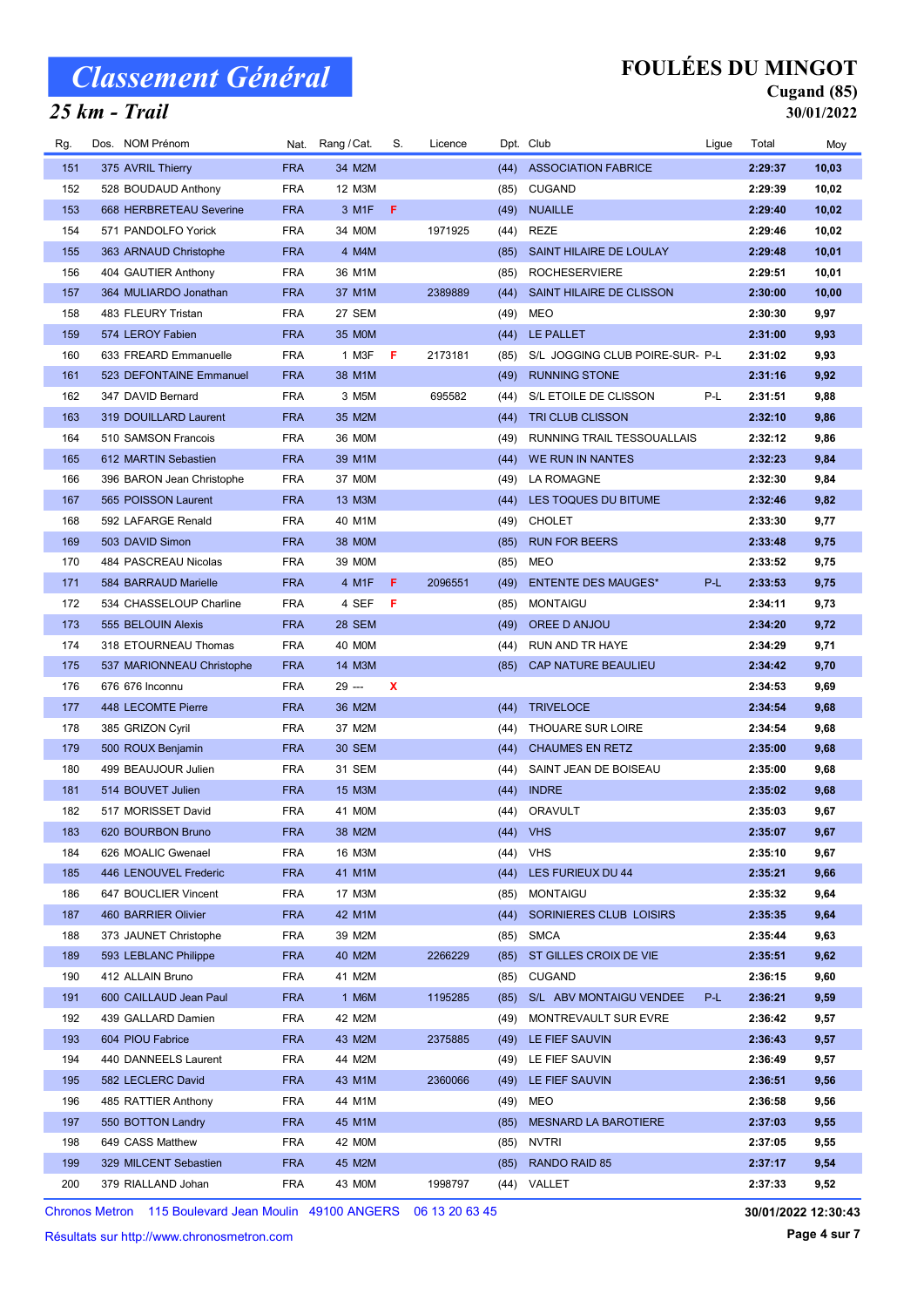## 25 km - Trail

### FOULÉES DU MINGOT

# Cugand (85)

30/01/2022

| Rg. | Dos. NOM Prénom          | Nat.       | Rang / Cat.        | S.  | Licence |      | Dpt. Club                       | Ligue | Total   | Moy  |
|-----|--------------------------|------------|--------------------|-----|---------|------|---------------------------------|-------|---------|------|
| 201 | 548 AUVINET Cyrille      | <b>FRA</b> | 46 M2M             |     |         | (85) | <b>MESNARD LA BAROTIERE</b>     |       | 2:37:36 | 9,52 |
| 202 | 358 LOTHORE Nicolas      | <b>FRA</b> | 46 M1M             |     |         | (44) | <b>GUIBOLES ET GAMBETTES</b>    |       | 2:37:52 | 9,50 |
| 203 | 367 FORME BECHERAT Alban | <b>FRA</b> | 47 M2M             |     | 2326683 | (44) | <b>CLISSON</b>                  |       | 2:38:32 | 9,46 |
| 204 | 590 MERIL Anthony        | <b>FRA</b> | 48 M2M             |     | 2326598 | (44) | <b>CLISSON</b>                  |       | 2:38:32 | 9,46 |
| 205 | 320 VERDON Loic          | <b>FRA</b> | 47 M1M             |     |         | (44) | <b>GETIGNE</b>                  |       | 2:38:36 | 9,46 |
| 206 | 627 LANDREAU Marion      | <b>FRA</b> | 5 SEF              | - F |         | (44) | CHATEAU THEBAUD                 |       | 2:39:02 | 9,43 |
| 207 | 563 MALIDAIN Laurent     | <b>FRA</b> | 18 M3M             |     |         | (44) | <b>RAID DES GENETS</b>          |       | 2:39:54 | 9,38 |
| 208 | 302 RICHARD Incvincent   | <b>FRA</b> | 19 M3M             |     |         | (44) | <b>RUNNING MAINE</b>            |       | 2:40:05 | 9,37 |
| 209 | 383 BLIN Erwan           | <b>FRA</b> | 49 M2M             |     |         | (44) | <b>CAPHG</b>                    |       | 2:40:07 | 9,37 |
| 210 | 466 CARCAUD Amelie       | <b>FRA</b> | 6 SEF              | -F  |         | (85) | <b>CHANTONNAY RAID</b>          |       | 2:40:24 | 9,35 |
| 211 | 491 BAUDRY Vincent       | <b>FRA</b> | 44 M0M             |     |         | (85) | <b>MONTAIGU</b>                 |       | 2:40:28 | 9,35 |
| 212 | 421 MAROIS Nicolas       | <b>FRA</b> | 48 M1M             |     |         | (44) | <b>SAINT HERBLAIN</b>           |       | 2:40:31 | 9,34 |
| 213 | 650 RABALLAND Maryse     | <b>FRA</b> | 1 M <sub>2</sub> F | F   | 1967635 | (85) | S/L JOGGING CLUB POIRE-SUR- P-L |       | 2:40:33 | 9,34 |
| 214 | 651 GREAUD Eric          | <b>FRA</b> | 50 M2M             |     | 1641781 | (85) | S/L JOGGING CLUB POIRE-SUR- P-L |       | 2:40:33 | 9,34 |
| 215 | 327 GUIBERT Laurent      | <b>FRA</b> | 51 M2M             |     |         | (85) | <b>MONTAIGU VENDEE</b>          |       | 2:40:36 | 9,34 |
| 216 | 465 COUSIN Harmel        | <b>FRA</b> | 52 M2M             |     |         | (49) | <b>CHALONNES SUR LOIRE</b>      |       | 2:41:06 | 9,31 |
| 217 | 579 BOUSSEAU Olivier     | <b>FRA</b> | 53 M2M             |     |         | (44) | <b>GORGES</b>                   |       | 2:41:13 | 9,30 |
| 218 | 395 CHARRIER Louis       | <b>FRA</b> | 2 M6M              |     |         | (44) | <b>VAILLANTE VERTOU</b>         |       | 2:41:15 | 9,30 |
| 219 | 642 LEROUX Pierre Yves   | <b>FRA</b> | 54 M2M             |     |         | (44) | <b>ASSOCIATION FABRICE</b>      |       | 2:41:16 | 9,30 |
| 220 | 463 BARRETEAU David      | <b>FRA</b> | 55 M2M             |     |         | (44) | <b>NANTES</b>                   |       | 2:41:30 | 9,29 |
| 221 | 603 BEAUFRETON Lucie     | <b>FRA</b> | 7 SEF              | F.  | 1248497 | (44) | SAINT SEBASTIEN SUR LOIRE       |       | 2:41:37 | 9,28 |
| 222 | 506 LIBOUTET Benoit      | <b>FRA</b> | 49 M1M             |     |         | (44) | <b>CAPHG</b>                    |       | 2:41:50 | 9,27 |
| 223 | 387 RIAM Pierre          | <b>FRA</b> | 5 M4M              |     |         | (44) | AMICALE LAIQUE CHATEAU THE      |       | 2:42:10 | 9,25 |
| 224 | 414 LECOMTE Gaetan       | <b>FRA</b> | 56 M2M             |     |         | (44) | LE LOROUX BOTTEREAU             |       | 2:42:20 | 9,24 |
| 225 | 497 BOURBON Catherine    | <b>FRA</b> | 1 M4F              | F.  | 1558308 | (44) | S/L RCN LOIRE DIVATTE           | P-L   | 2:42:25 | 9,24 |
| 226 | 658 BOUTEILLER Arnaud    | <b>FRA</b> | 50 M1M             |     |         | (85) | TIFFAUGES                       |       | 2:42:39 | 9,22 |
| 227 | 418 VEDRENNE Walter      | <b>FRA</b> | 51 M1M             |     |         | (44) | <b>VIEILLEVIGNE</b>             |       | 2:42:43 | 9,22 |
| 228 | 666 PAYNEAU Delphine     | <b>FRA</b> | 5 M1F              | F.  | 1979985 | (49) | <b>ENTENTE DES MAUGES*</b>      | P-L   | 2:42:48 | 9,21 |
| 229 | 632 GUERNIER Veronique   | <b>FRA</b> | 2 M3F              | F   |         | (44) | <b>CAPHG</b>                    |       | 2:42:49 | 9,21 |
| 230 | 472 MOYSSET Nicolas      | <b>FRA</b> | 20 M3M             |     | 2265254 | (85) | SAINT GEORGES DE MONTAIGU       |       | 2:42:54 | 9,21 |
| 231 | 646 MENAND Eric          | <b>FRA</b> | 21 M3M             |     |         | (44) | <b>VHS</b>                      |       | 2:42:56 | 9,21 |
| 232 | 428 BERTIN Florence      | <b>FRA</b> | 2 M2F              | -F  | 1878797 | (44) | <b>COURIR A STE LUCE</b>        | P-L   | 2:43:23 | 9,18 |
| 233 | 378 TROUVE Pascal        | <b>FRA</b> | 57 M2M             |     |         |      | (49) CHOLET                     |       | 2:44:42 | 9,11 |
| 234 | 430 BOUTTIER Guillaume   | <b>FRA</b> | 45 MOM             |     |         | (44) | <b>VERTOU</b>                   |       | 2:45:23 | 9,07 |
| 235 | 509 CASSAGNE Fabienne    | <b>FRA</b> | 3 M <sub>2</sub> F | F.  | 2265749 | (44) | LE LOROUX BOTTEREAU             |       | 2:45:40 | 9,05 |
| 236 | 515 MICHENAUD Anthony    | <b>FRA</b> | 22 M3M             |     | 1862089 | (49) | <b>ENTENTE DES MAUGES*</b>      | P-L   | 2:45:40 | 9,05 |
| 237 | 425 FOLLIOT Gaelle       | <b>FRA</b> | 4 M2F              | F.  |         | (44) | LA VAILLANTE VERTOU             |       | 2:45:49 | 9,05 |
| 238 | 456 RENAUD Christian     | <b>FRA</b> | 4 M5M              |     | 1105808 | (44) | CARQUEFOU AC                    | P-L   | 2:46:08 | 9,03 |
| 239 | 411 MUZELET Jean Marie   | <b>FRA</b> | 6 M4M              |     | 360757  | (44) | CARQUEFOU AC                    | P-L   | 2:46:31 | 9,01 |
| 240 | 317 BLANCHARD Guillaume  | <b>FRA</b> | 7 M4M              |     |         | (44) | TRI CLUB CLISSONNAIS            |       | 2:46:41 | 9,00 |
| 241 | 493 GUIHO Cyrille        | <b>FRA</b> | 8 M4M              |     |         | (44) | LA BAULE                        |       | 2:46:52 | 8,99 |
| 242 | 519 JACQUET Steeve       | <b>FRA</b> | 52 M1M             |     |         | (44) | REZE                            |       | 2:47:22 | 8,96 |
| 243 | 441 ROTEUX Laurence      | <b>FRA</b> | 2 M4F              | F   | 1316240 | (44) | <b>COURIR A STE LUCE</b>        | P-L   | 2:47:34 | 8,95 |
| 244 | 333 ROHEL Fabrice        | <b>FRA</b> | 23 M3M             |     |         | (44) | <b>GORGES</b>                   |       | 2:47:53 | 8,94 |
| 245 | 389 MARTIN Celine        | <b>FRA</b> | 5 M2F              | F   |         | (44) | SNLS44                          |       | 2:48:04 | 8,92 |
| 246 | 316 DOUILLARD Mickael    | <b>FRA</b> | 58 M2M             |     |         | (85) | <b>MONTREVERD</b>               |       | 2:49:12 | 8,87 |
| 247 | 422 DENIAUD Yves         | <b>FRA</b> | 5 M5M              |     |         | (44) | <b>LA VAILLANTE</b>             |       | 2:49:16 | 8,86 |
| 248 | 436 VIAUD Baptiste       | <b>FRA</b> | 46 M0M             |     |         | (44) | ORVAULT                         |       | 2:49:48 | 8,83 |
| 249 | 437 FAUCHER Baptiste     | <b>FRA</b> | 47 M0M             |     |         | (85) | TRI CLUB CLISSONNAIS            |       | 2:49:48 | 8,83 |
| 250 | 401 NAULEAU Christian    | <b>FRA</b> | 6 M5M              |     |         | (44) | AIGREFEUILLE SUR MAINE          |       | 2:49:55 | 8,83 |
|     |                          |            |                    |     |         |      |                                 |       |         |      |

Chronos Metron 115 Boulevard Jean Moulin 49100 ANGERS 06 13 20 63 45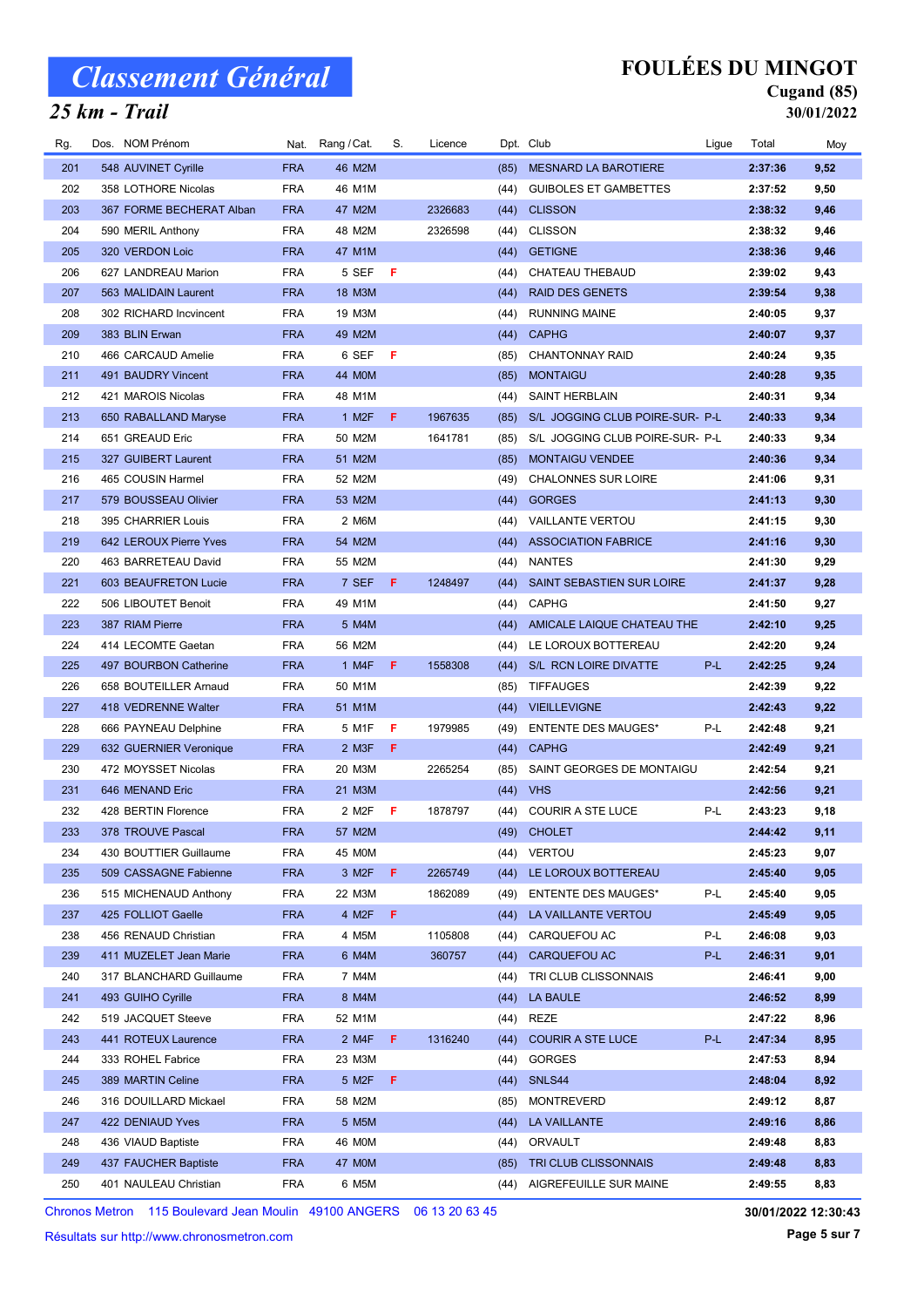### 25 km - Trail

## FOULÉES DU MINGOT

#### Cugand (85) 30/01/2022

| Rg. | Dos. NOM Prénom |                                 |            | Nat. Rang / Cat.    | S.  | Licence |      | Dpt. Club                   | Ligue | Total   | Moy  |
|-----|-----------------|---------------------------------|------------|---------------------|-----|---------|------|-----------------------------|-------|---------|------|
| 251 |                 | 648 MARCELINE Bruno             | <b>FRA</b> | 24 M3M              |     | 2191227 | (85) | LA BOISSIERE DE MONTAIGU    |       | 2:50:00 | 8,82 |
| 252 |                 | 653 RECOQUILLE Guillaume        | <b>FRA</b> | 48 M0M              |     |         | (85) | <b>LES HERBIERS</b>         |       | 2:50:51 | 8,78 |
| 253 |                 | 402 LE BRIS Gwenael             | <b>FRA</b> | 49 M0M              |     |         | (44) | 4CAD                        |       | 2:51:10 | 8,76 |
| 254 |                 | 663 FROGER Fanny                | <b>FRA</b> | 6 M2F               | F.  | 2307030 | (49) | <b>NUAILLE</b>              |       | 2:51:54 | 8,73 |
| 255 |                 | 469 KNAFO Benjamin              | <b>FRA</b> | <b>50 MOM</b>       |     |         | (44) | <b>NANTES</b>               |       | 2:52:37 | 8,69 |
| 256 |                 | 305 MUSSEAU Virginie            | <b>FRA</b> | 6 M1F               | F   |         | (44) | <b>ASSOCIATION FABRICE</b>  |       | 2:52:38 | 8,69 |
| 257 |                 | 397 BAZIN Florian               | <b>FRA</b> | 51 M0M              |     |         | (44) | LE PALLET                   |       | 2:53:04 | 8,67 |
| 258 |                 | 536 CAVAILLES Bertrand          | <b>FRA</b> | 32 SEM              |     | 2347032 | (44) | <b>REZE</b>                 |       | 2:53:22 | 8,65 |
| 259 |                 | 645 CORBINEAU Aline             | <b>FRA</b> | 2 MOF               | - F | 2192628 | (44) | <b>BOUGUENAIS</b>           |       | 2:53:24 | 8,65 |
| 260 |                 | 553 GUERIN Julien               | <b>FRA</b> | 53 M1M              |     |         | (49) | LE LONGERON SEVREMOINE      |       | 2:53:38 | 8,64 |
| 261 |                 | 518 PELLETREAU Benoit           | <b>FRA</b> | <b>33 SEM</b>       |     |         | (85) | SAINT PHILBERT DE BOUAINE   |       | 2:53:40 | 8,64 |
| 262 |                 | 585 ROY Peggy                   | <b>FRA</b> | 7 M1F               | F   |         | (44) | <b>BOUSSAY</b>              |       | 2:53:46 | 8,63 |
| 263 |                 | 596 ROY Jeremy                  | <b>FRA</b> | 52 M0M              |     |         | (44) | <b>BOUSSAY</b>              |       | 2:53:49 | 8,63 |
| 264 |                 | 662 PICOT Patrice               | <b>FRA</b> | 7 M <sub>5</sub> M  |     |         | (44) | <b>VALLET HORS STADE</b>    |       | 2:54:09 | 8,61 |
| 265 |                 | 507 GERARD Edouard              | <b>FRA</b> | 25 M3M              |     | 1013587 | (44) | <b>COURIR A STE LUCE</b>    | P-L   | 2:54:18 | 8,61 |
| 266 |                 | 471 POUVREAU Nathalie           | <b>FRA</b> | 3 M3F               | F   |         | (44) | <b>ASSOCIATION FABRICE</b>  |       | 2:54:21 | 8,60 |
| 267 |                 | 607 BALIN Lucie                 | <b>FRA</b> | 8 SEF               | F.  | 1911706 | (44) | LOROUX BOTTERREAU           |       | 2:54:45 | 8,58 |
| 268 |                 | 457 BOURRIEAU Fabien            | <b>FRA</b> | 53 MOM              |     |         | (44) | <b>GORGES</b>               |       | 2:54:47 | 8,58 |
| 269 |                 | 342 LIGNAT Caroline             | <b>FRA</b> | 8 M1F               | F   | 2266757 | (44) | <b>CLISSON</b>              |       | 2:54:52 | 8,58 |
| 270 |                 | 382 PRUVOST Marie Line          | <b>FRA</b> | 3 M4F               | F   | 1783786 | (44) | S/L ETOILE DE CLISSON       | P-L   | 2:55:18 | 8,56 |
| 271 |                 | 309 PICHAUD Paul Guy            | <b>FRA</b> | 9 M4M               |     |         | (44) | <b>RUNNING MAINE</b>        |       | 2:55:29 | 8,55 |
| 272 |                 | 349 PERRAUD Jocelyn             | <b>FRA</b> | 26 M3M              |     | 2014817 | (44) | S/L ETOILE DE CLISSON       | P-L   | 2:55:41 | 8,54 |
| 273 |                 | 340 ANGOT Patricia              | <b>FRA</b> | 7 M <sub>2</sub> F  | F.  | 1659342 | (44) | S/L ETOILE DE CLISSON       | P-L   | 2:55:41 | 8,54 |
| 274 |                 | 613 CHAMPAGNE Laurent           | <b>FRA</b> | 27 M3M              |     | T316478 |      | (44) WE RUN                 |       | 2:55:43 | 8,54 |
| 275 |                 | 520 CHASSELOUP Chloe            | <b>FRA</b> | 9 SEF               | F.  | 2306991 | (37) | USSP SAINT PIERRE DES CORP  |       | 2:56:15 | 8,51 |
| 276 |                 | 605 BORDRON SAUVETRE Helene FRA |            | 3 MOF               | F   |         | (49) | <b>CHOLET</b>               |       | 2:56:16 | 8,51 |
| 277 |                 | 360 DUGAST Laurent              | <b>FRA</b> | 10 M4M              |     | 2071180 | (85) | S/L ABV MONTAIGU VENDEE     | P-L   | 2:56:46 | 8,49 |
| 278 |                 | 366 GUTIERREZ Caroline          | <b>FRA</b> | 8 M2F               | F   | 2346927 | (44) | 44190 ST HILAIRE DE CLISSON |       | 2:56:47 | 8,48 |
| 279 |                 | 435 BROUDIN Marlene             | <b>FRA</b> | 4 MOF               | F   | 2418659 | (44) | SAINT HILAIRE DE CLISSON    |       | 2:56:47 | 8,48 |
| 280 |                 | 365 LEBOEUF Sonia               | <b>FRA</b> | 9 M2F               | F   | 2184110 | (44) | <b>BOUSSAY</b>              |       | 2:56:47 | 8,48 |
| 281 |                 | 417 VIOLIN Eric                 | <b>FRA</b> | 11 M4M              |     | 2293920 | (44) | <b>MAUVES SUR LOIRE</b>     |       | 2:56:49 | 8,48 |
| 282 |                 | 370 BEIGNON Sebastien           | <b>FRA</b> | 59 M2M              |     | 2025166 |      | (44) S/L ETOILE DE CLISSON  | P-L   | 2:57:15 | 8,46 |
| 283 |                 | 339 CRONIER Serge               | <b>FRA</b> | 12 M4M              |     | 1199276 |      | (44) S/L ETOILE DE CLISSON  | P-L   | 2:57:34 | 8,45 |
| 284 |                 | 314 MALARY Sophie               | <b>FRA</b> | 4 M3F               | F.  | 1544148 | (44) | S/L ETOILE DE CLISSON       | P-L   | 2:57:35 | 8,45 |
| 285 |                 | 392 ST MART Jean Francois       | <b>FRA</b> | 28 M3M              |     | 1729968 | (85) | S/L ABV MONTAIGU VENDEE     | P-L   | 2:59:04 | 8,38 |
| 286 |                 | 470 MARSOLLIER Karine           | <b>FRA</b> | 10 M2F              | F   |         | (85) | LA BERNARDIERE              |       | 2:59:40 | 8,35 |
| 287 |                 | 394 LUCOT Ines                  | <b>FRA</b> | 5 MOF               | F.  | 2346937 | (44) | <b>CLISSON</b>              |       | 2:59:57 | 8,34 |
| 288 |                 | 671 MAGRA Sylvain               | <b>FRA</b> | 54 M1M              |     |         | (44) | SAINT SEBASTIEN SUR LOIRE   |       | 3:00:33 | 8,31 |
| 289 |                 | 374 DOUILLARD Francois          | <b>FRA</b> | 55 M1M              |     |         | (44) | PORT SAINT PERE             |       | 3:00:45 | 8,30 |
| 290 |                 | 326 PETIOT Laurent              | <b>FRA</b> | 56 M1M              |     |         | (85) | <b>BOSS</b>                 |       | 3:01:24 | 8,27 |
| 291 |                 | 575 MORIN Nicolas               | <b>FRA</b> | 57 M1M              |     |         | (85) | SAINT HILAIRE DE LOULAY     |       | 3:01:24 | 8,27 |
| 292 |                 | 498 LOUINEAU Stephane           | <b>FRA</b> | 58 M1M              |     | 1862880 | (85) | S/L ABV MONTAIGU VENDEE     | P-L   | 3:01:39 | 8,26 |
| 293 |                 | 433 WILLIAM Godiot              | <b>FRA</b> | 2 ESM               |     |         | (44) | <b>NANTES</b>               |       | 3:01:57 | 8,24 |
| 294 | 369 DORE Eric   |                                 | <b>FRA</b> | 60 M2M              |     |         | (85) | <b>LES ESSARTS</b>          |       | 3:02:06 | 8,24 |
| 295 |                 | 429 HERNANDEZ Karina            | <b>FRA</b> | 6 MOF               | F   |         | (44) | <b>VERTOU</b>               |       | 3:04:17 | 8,14 |
| 296 |                 | 664 CHARBONNIER Angelita        | <b>FRA</b> | 11 M2F              | F   | 2163956 | (49) | <b>ENTENTE DES MAUGES*</b>  | P-L   | 3:04:32 | 8,13 |
| 297 |                 | 464 PLESSIS Chloe               | <b>FRA</b> | 9 M1F               | F   | 2307022 | (49) | <b>YZERNAY</b>              |       | 3:04:32 | 8,13 |
| 298 |                 | 631 DESBOIS Laurence            | <b>FRA</b> | 5 M3F               | F.  |         | (44) | VALLET HORS STADE           |       | 3:06:01 | 8,06 |
| 299 |                 | 621 BOURBON Natacha             | <b>FRA</b> | 12 M <sub>2</sub> F | F   |         | (44) | <b>VHS</b>                  |       | 3:06:01 | 8,06 |
| 300 |                 | 384 BEGUET Jerome               | <b>FRA</b> | 61 M2M              |     |         | (44) | <b>MONNIERE</b>             |       | 3:07:05 | 8,02 |

Chronos Metron 115 Boulevard Jean Moulin 49100 ANGERS 06 13 20 63 45